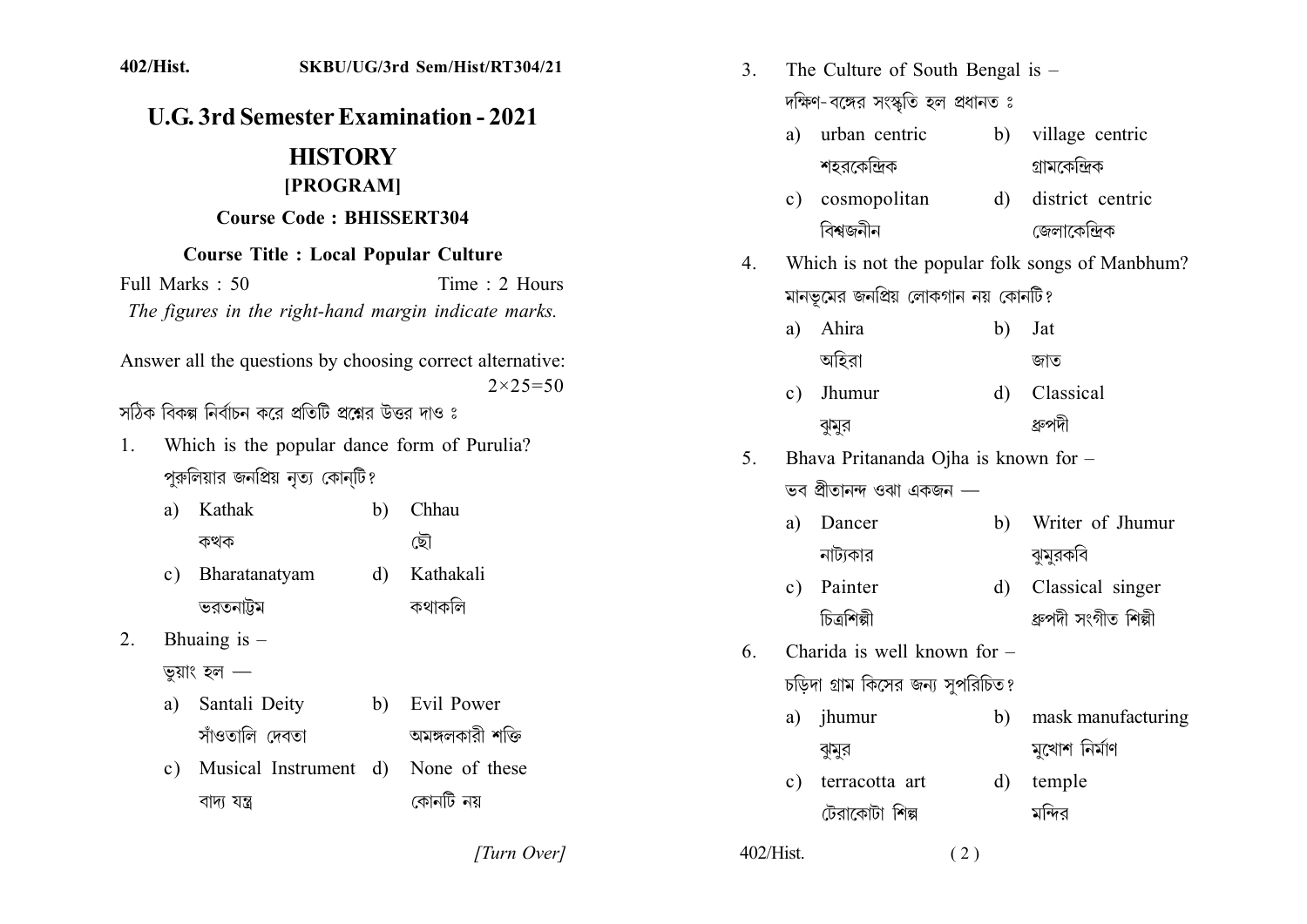Mihirlal Sing-Deo is  $a 7.$ মিহিরলাল সিং-দেও একজন

| a) Natua Dancer | b) Jhumur Singer |
|-----------------|------------------|
| নাটুয়াশিল্পী   | ঝুমুর শিল্পী     |

- c) Writer d) Painter চিত্ৰশিল্পী লেখক
- $\mathbf{8}$ Which Natua Dancer won "Padmashri Award"? কোন্ নাটুয়া শিল্পী ''পদ্মশ্রী পুরষ্কার'' পান?
	- a) Hariram Kalindi হাড়িরাম কালিন্দী
	- b) Gambhir Singmura গম্ভীর সিংমুড়া
	- c) Bhaba Pritananda Ojha ভবপ্ৰীতানন্দ ওঝা
	- d) Mihirlal Sing Deo মিহিরলাল সিং দেও
- Nepal Mahato was famous for - $9<sub>1</sub>$ নেপাল মাহাত বিখ্যাত ছিলেন
	- a) painting b) jhumur song চিত্রশিল্পের জন্য ঝুমুর গানের জন্য

 $(3)$ 

c) Chhau dance d) classical dance ছৌনৃত্যের জন্য ধ্রুপদী নৃত্যের জন্য

402/Hist.

| 10. |                                                          | Government of India awarded "Padmashri Award"         |              |            |  |  |
|-----|----------------------------------------------------------|-------------------------------------------------------|--------------|------------|--|--|
|     | to chhau artist Gambhir Singmura in the year of -        |                                                       |              |            |  |  |
|     | ভারত সরকার গম্ভীর সিংমুড়াকে ''পদ্মশ্রী'' দেন কোন্ সালে? |                                                       |              |            |  |  |
|     | a)                                                       | 1980                                                  |              | b) 1981    |  |  |
|     |                                                          | ১৯৮০                                                  |              | 58b5       |  |  |
|     |                                                          | c) $1982$                                             |              | $d)$ 1983  |  |  |
|     |                                                          | ১৯৮২                                                  |              | ১৯৮৩       |  |  |
|     |                                                          | 11. Which festival of Manbhum related with Makar      |              |            |  |  |
|     |                                                          | Sankranti?                                            |              |            |  |  |
|     |                                                          | মানভূমের কোন্ উৎসব মকর সংক্রান্তির সাথে যুক্ত?        |              |            |  |  |
|     | a)                                                       | Bhadu                                                 | b)           | Tusu       |  |  |
|     |                                                          | ভাদু                                                  |              | টুসু       |  |  |
|     | c)                                                       | Nabanna                                               | d)           | Saharai    |  |  |
|     |                                                          | নবান্ন                                                |              | সহরায়     |  |  |
|     |                                                          | 12. Bhadravati (Bhadresvari) is associated with which |              |            |  |  |
|     | festival?                                                |                                                       |              |            |  |  |
|     | ভদ্রাবতী (ভদ্রেস্বরী) কোন্ উৎসবের সাথে সম্পর্কিত?        |                                                       |              |            |  |  |
|     | a)                                                       | Tusu                                                  | b)           | Bhadu      |  |  |
|     |                                                          | টুসু                                                  |              | ভাদূ       |  |  |
|     |                                                          | c) Nabanna                                            |              | d) Saharai |  |  |
|     |                                                          | নবান্ন                                                |              | সহরায়     |  |  |
|     | 13. 'Jant" song is dedicated to which goddess?           |                                                       |              |            |  |  |
|     | জাঁত গান কোন্ দেবীকে উৎসৰ্গ করা হয়?                     |                                                       |              |            |  |  |
|     | a)                                                       | Kali                                                  |              | b) Durga   |  |  |
|     |                                                          | কালী                                                  |              | দুর্গা     |  |  |
|     |                                                          | c) Manasa                                             | $\mathbf{d}$ | Laxmi      |  |  |
|     |                                                          | মনসা                                                  |              | লক্ষ্মী    |  |  |
|     |                                                          |                                                       |              |            |  |  |

 $(4)$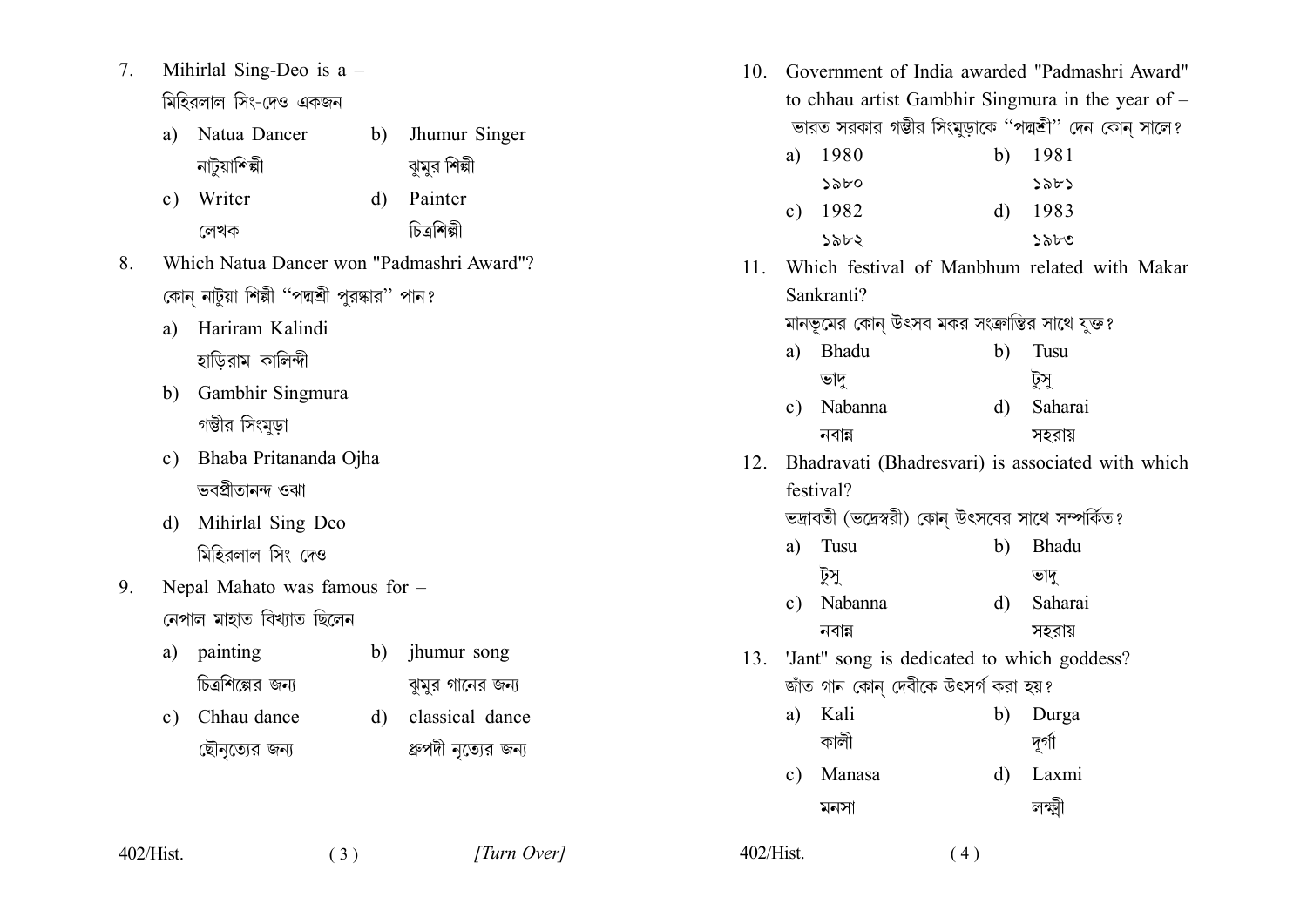- 14. Bhadu festival associated with which royal family? ভাদু উৎসব কোন রাজপরিবারের সাথে যুক্ত?
	- a) Kashipur b) Burdwan কাশীপুর বর্ধমান
	- c) Krishnanagar d) Kandi কান্দী কৃষ্ণনগর
- 15. Madan Mohan Sing Deb patronized which Jhumur poet?

মদন মোহন সিং দেব কোন ঝুমুর কবির পৃষ্ঠপোষকতা করেন?

- a) Nepal Mahato b) Dhananjay Mahato নেপাল মাহাত ধনঞ্জয় মাহাত
- c) Ramu Sahis d) Jagat Chandra Sen রামু সহিস জগত চন্দ্ৰ সেন
- 16 Which is not a festival of Purulia? কোন্টি পুরুলিয়ার উৎসব নয়?
	- Tusu a) Chata  $b)$ ছাতা টুসু
	- c) Kholaichandi Mela d) Pushkar Fair খোলাইচণ্ডীর মেলা পঙ্কর মেলা
- 17. Baha Festival is celebrated in the month of : বাহা পরব পালিত হয় কোন মাসে?
	- a) February-March b) April-May ফেব্রুয়ারি-মার্চ এপ্রিল - মে
	- c) June-July d) August-September আগস্ট - সেপ্টেম্বর জন - জলাই

 $(5)$ 

|     | 18. Which festival coincide with Diwali?<br>কোন্ পরব দিওয়ালির সময় হয়? |                                             |          |          |  |
|-----|--------------------------------------------------------------------------|---------------------------------------------|----------|----------|--|
|     | a)                                                                       | Tasu                                        | b)       | Vadu     |  |
|     |                                                                          | টুসু                                        |          | ভাদূ     |  |
|     | $\mathbf{c})$                                                            | Baha                                        | d)       | Sohrai   |  |
|     |                                                                          | বাহা                                        |          | সহরা     |  |
|     |                                                                          | 19. Saharai is celebrated in the honour of: |          |          |  |
|     |                                                                          | সহরাই পরব কোন্ পশুকে উৎসর্গ করে পালিত হয়?  |          |          |  |
|     | a)                                                                       | bullocks                                    | b)       | elephant |  |
|     |                                                                          | ষাঁড                                        |          | হাতি     |  |
|     | c)                                                                       | dogs                                        | $\rm d)$ | tiger    |  |
|     |                                                                          | কুকুর                                       |          | বাঘ      |  |
|     | 20. Which Santali festival coincide with Durga Puja?                     |                                             |          |          |  |
|     | কোন্ সাঁওতালি পরব দূর্গাপূজার সময় পালিত হয়?                            |                                             |          |          |  |
|     | a)                                                                       | Sharai                                      | b)       | Tusu     |  |
|     |                                                                          | সহরায়                                      |          | টুসু     |  |
|     | $\mathbf{c})$                                                            | Baha                                        | d)       | Dasai    |  |
|     |                                                                          | বাহা                                        |          | দাশাই    |  |
| 21. | Which is not a Santali festival?                                         |                                             |          |          |  |
|     | কোন্টি সাঁওতালি পরব নয়?                                                 |                                             |          |          |  |
|     | a)                                                                       | Sharai                                      | b)       | Rasa     |  |
|     |                                                                          | সহরায়                                      |          | রাস      |  |
|     | $\mathbf{c})$                                                            | Baha                                        | $\rm d$  | Dasai    |  |
|     |                                                                          | বাহা                                        |          | দাশাই    |  |
|     |                                                                          |                                             |          |          |  |

 $402/Hist$ .  $(6)$